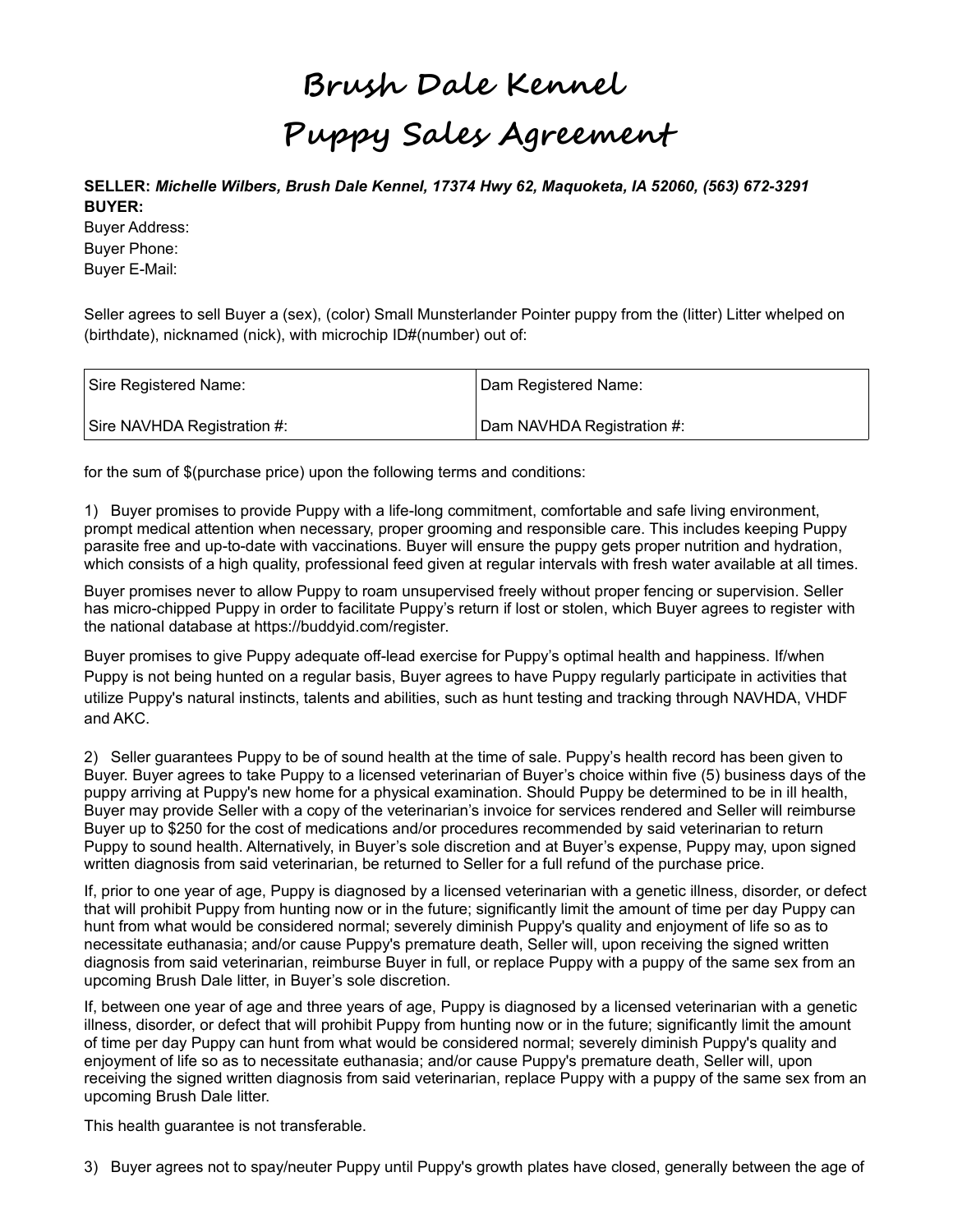12 and 14 months. If Buyer desires to spay/neuter Puppy prior to age 12 months, Buyer must provide Seller with a written statement from a licensed veterinarian stating that he/she has examined Puppy and all Puppy's growth plates have closed. A breach of this provision will automatically negate Seller's health guarantee in section 2 above.

4) Under no circumstances may Puppy be sold, transferred, leased, traded, or given away to a puppy mill, pet shop, research laboratory, animal shelter or similar facility. If, prior to Puppy reaching the age of 3 years, Buyer can no longer retain possession of Puppy, the following provisions shall apply: Seller shall be notified and given the option of resuming full ownership of Puppy in order for Seller to locate Puppy a new home. Refunds, if any, will be at the sole discretion of Seller. Puppy will be returned to Seller at Buyer's expense with all registration papers and health/vaccination records. Seller reserves the right to approve/prohibit any transfer of Puppy to a third party.

5) Buyer agrees to contact Seller if any questions or concerns arise about Puppy, such as housing, diet, health, dental, temperament and/or training. Buyer agrees to keep Seller informed of any related problems as they occur.

6) Puppy will be registered with the North American Versatile Hunting Dog Association, Inc. (NAVHDA) and/or the American Kennel Club (AKC) by Seller as soon as is reasonably possible following the sale of all puppies in the litter. Puppy's NAVHDA and/or AKC registration(s) will be mailed to Buyer at Buyer's address above.

7) Seller will reimburse Buyer 50% of the registration fee for the initial NAVHDA Natural Ability Test taken by Puppy. Buyer will include proof of Puppy having taken the Test with Buyer's request for reimbursement. Seller highly encourages Buyer to run Puppy in this Test and will assist Buyer in preparing Puppy for Puppy's Test as is reasonably possible.

8) Buyer will receive a 20% discount on the sales price of the  $2<sup>nd</sup>$  Brush Dale puppy purchased from Seller. Buyer will receive a 30% discount on the 3<sup>rd</sup> Brush Dale puppy purchased and a 40% discount on the 4th or more Brush Dale puppy purchased. Buyer's friends and family referred by Buyer to Seller will receive a 10% discount on the 1<sup>st</sup> Brush Dale puppy purchased from Seller. Discounts do not apply to imported puppies nor started dogs.

9) Buyer does not intend to breed Puppy. Should Buyer later decide to breed Puppy, Buyer agrees to do so only if/when the requirements of either Section A or Section B below have been met:

Section A.

- 1. Seller will make a reasonable effort for Puppy to take the NAVHDA Natural Ability Test or VHDF Hunting Aptitude Evaluation before reaching age 12 months and will properly prepare Puppy for the Test or Evaluation;
- 2. Puppy must receive a prize-equivalent score in a NAVHDA test or achieve a minimum score of 4 in all sections of a VHDF evaluation prior to reaching age 24 months;
- 3. Puppy must be of normal temperament as judged by NAVHDA or VHDF;
- 4. Puppy must be evaluated as "not gun shy" or "not gun sensitive" by NAVHDA or VHDF;
- 5. Puppy must either (a) through Preliminary Evaluation by OFA after attaining age seven (7) months have a Good or Excellent hip rating with no evidence of canine hip dysplasia; or (b) through Certification by OFA after attaining age twenty-four (24) months have a Fair, Good or Excellent hip rating with no evidence of canine hip dysplasia; or (c) a distraction index (DI) that meets or exceeds the median DI for Small Munsterlanders as set forth in a PennHip Evaluation after attaining the age of four (4) months;
- 6. Puppy's conformation and structure shall comply with the FCI Standard for the Small Munsterlander breed (attached). Compliance must be determined by receiving no less than a V-1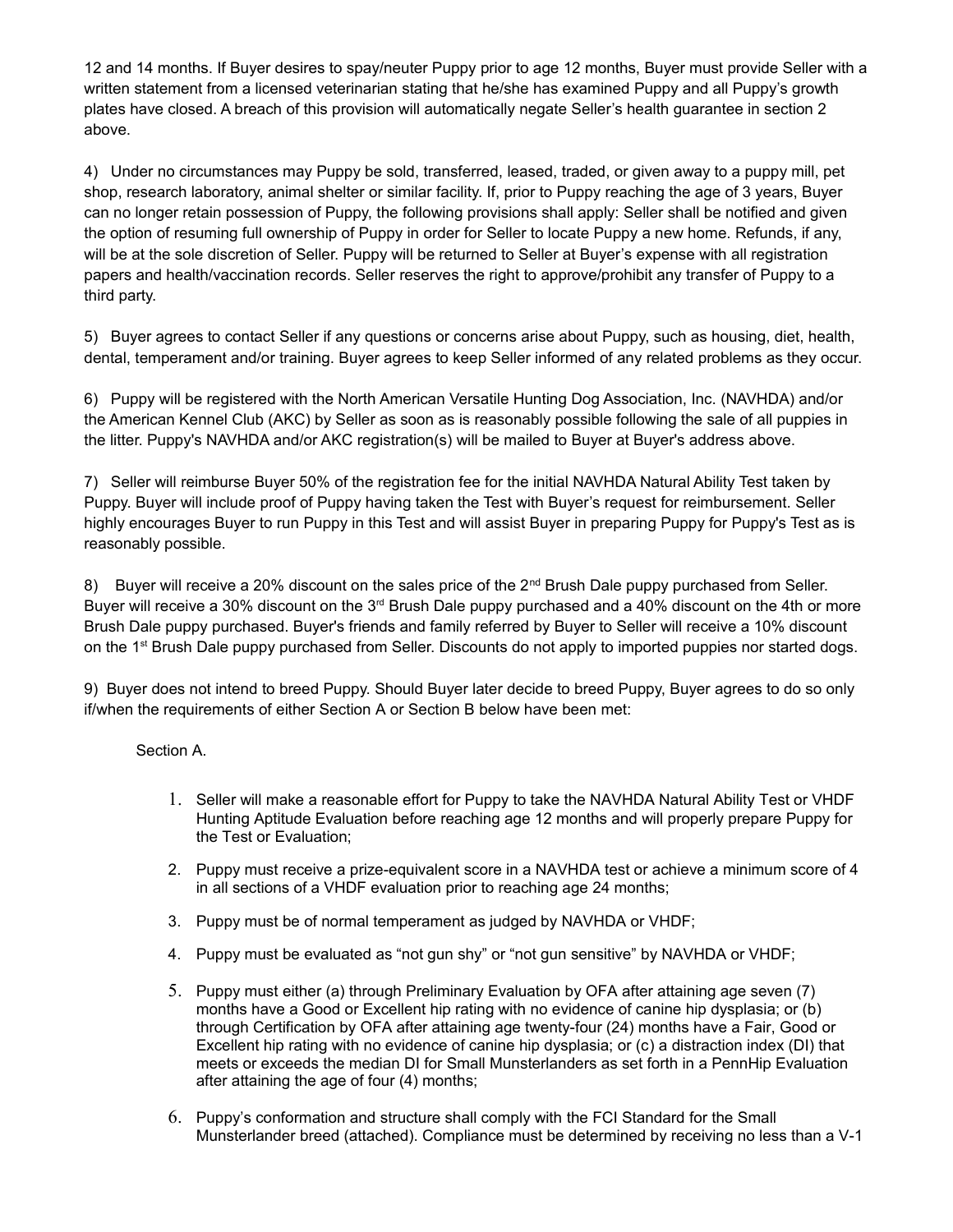(Superior) rating by three (3) or more judges at IABCA international conformation shows after attaining the age of eighteen (18) months; and

7. If male, Puppy has achieved age eighteen (18) months. If female, Puppy has achieved age twenty-four (24) months.

Section B.

1. Puppy is approved for breeding by the Small Munsterlander Club of America (SMCA).

 2. If male, Puppy has achieved age eighteen (18) months. If female, Puppy has achieved age twenty-four (24) months.

The puppy's NAVHDA and/or AKC registrations will contain breeding restrictions. Seller agrees to release the breeding restrictions on Puppy's registrations once the above requirements have been met, at Buyer's expense.

9) Buyer intends to breed Puppy. It is the opinion of Seller that Puppy's temperament and physical structure is of breeding quality. Buyer understands and agrees that Seller's opinion is not a guarantee of breeding quality, nor is it a guarantee Puppy will be able to meet all of Seller's or SMCA's requirements for breeding. Buyer agrees Puppy will not be bred unless/until the requirements of either Section A or Section B below have been met:

Section A.

- 1. Seller will make a reasonable effort for Puppy to take the NAVHDA Natural Ability Test or VHDF Hunting Aptitude Evaluation before reaching age 12 months and will properly prepare Puppy for the Test or Evaluation;
- 2. Puppy must receive a prize-equivalent score in a NAVHDA test or achieve a minimum score of 4 in all sections of a VHDF evaluation prior to reaching age 24 months;
- 3. Puppy must be of normal temperament as judged by NAVHDA or VHDF;
- 4. Puppy must be evaluated as "not gun shy" or "not gun sensitive" by NAVHDA or VHDF;
- 5. Puppy must either (a) through Preliminary Evaluation by OFA after attaining age seven (7) months have a Good or Excellent hip rating with no evidence of canine hip dysplasia; or (b) through Certification by OFA after attaining age twenty-four (24) months have a Fair, Good or Excellent hip rating with no evidence of canine hip dysplasia; or (c) a distraction index (DI) that meets or exceeds the median DI for Small Munsterlanders as set forth in a PennHip Evaluation after attaining the age of four (4) months;
- 6. Puppy's conformation and structure shall comply with the FCI Standard for the Small Munsterlander breed (attached). Compliance must be determined by receiving no less than a V-1 (Superior) rating by three (3) or more judges at IABCA international conformation shows after attaining the age of eighteen (18) months; and
- 7. If male, Puppy has achieved age eighteen (18) months. If female, Puppy has achieved age twenty-four (24) months.

Section B.

--------------------------------------------------------

1. Puppy is approved for breeding by the Small Munsterlander Club of America (SMCA).

 2. If male, Puppy has achieved age eighteen (18) months. If female, Puppy has achieved age twenty-four (24) months.

The puppy's NAVHDA and/or AKC registrations will contain breeding restrictions. Seller agrees to release the breeding restrictions on Puppy's registration(s) once the above requirements have been met, at Buyer's expense.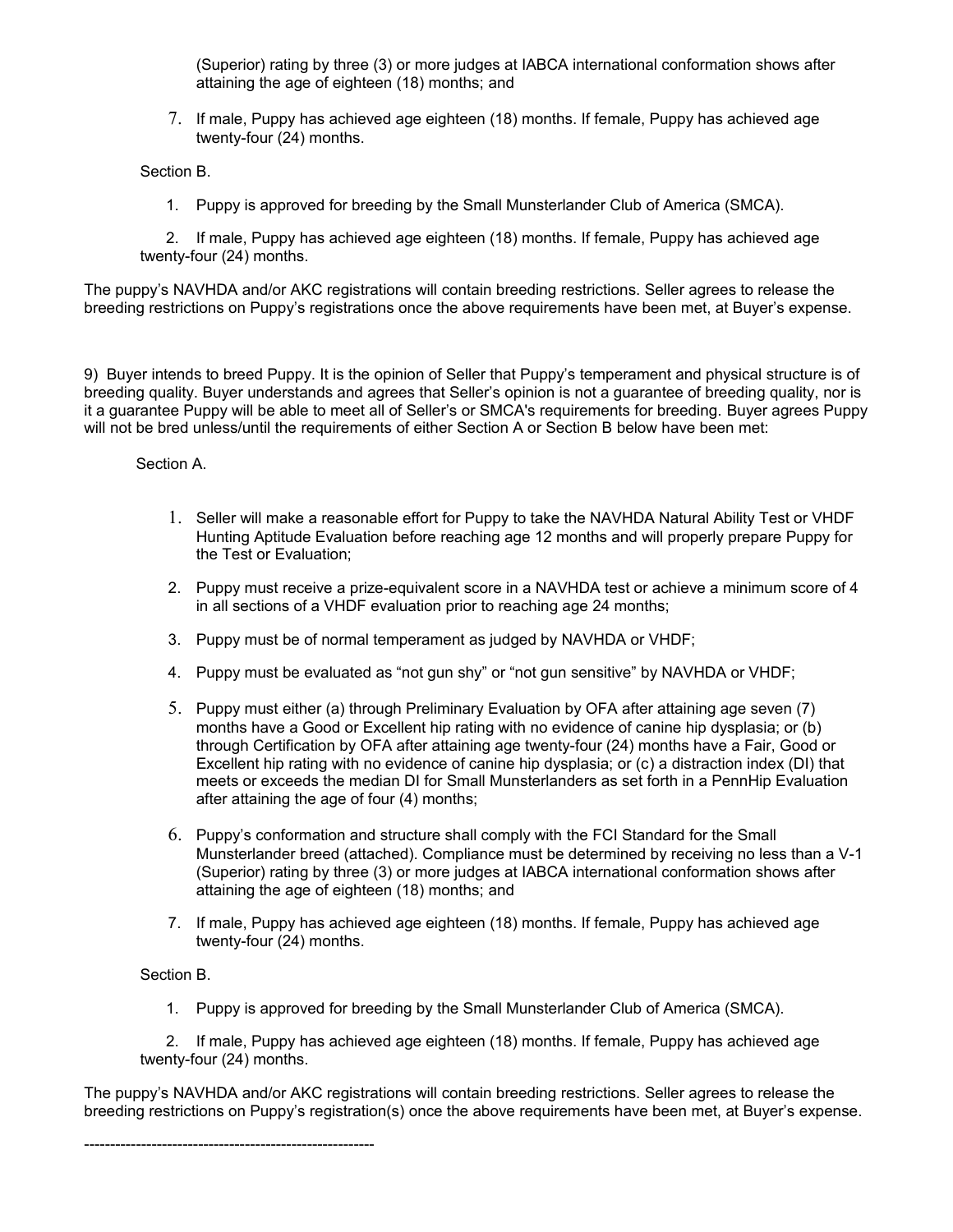The preceding provisions contain conditions established to ensure the well-being of Puppy. This agreement will continue for Puppy's life (unless otherwise stated herein) and both Buyer and Seller have the right to enforce this agreement. This document contains the entire agreement between Buyer and Seller and no statement, promises, or inducements made by either party that is not contained in this written agreement shall be valid or binding. This document will be construed and enforced under the laws of the State of Iowa.

**SELLER: BUYER:**

**\_\_\_\_\_\_\_\_\_\_\_\_\_\_\_\_\_\_\_\_\_\_\_\_\_\_\_\_\_\_\_\_\_\_\_\_ \_\_\_\_\_\_\_\_\_\_\_\_\_\_\_\_\_\_\_\_\_\_\_\_\_\_\_\_\_\_\_\_\_\_\_ Michelle Wilbers, Brush Dale Kennel**

**Date: \_\_\_\_\_\_\_\_\_\_\_\_\_\_\_\_\_\_\_ Date: \_\_\_\_\_\_\_\_\_\_\_\_\_\_\_\_\_\_**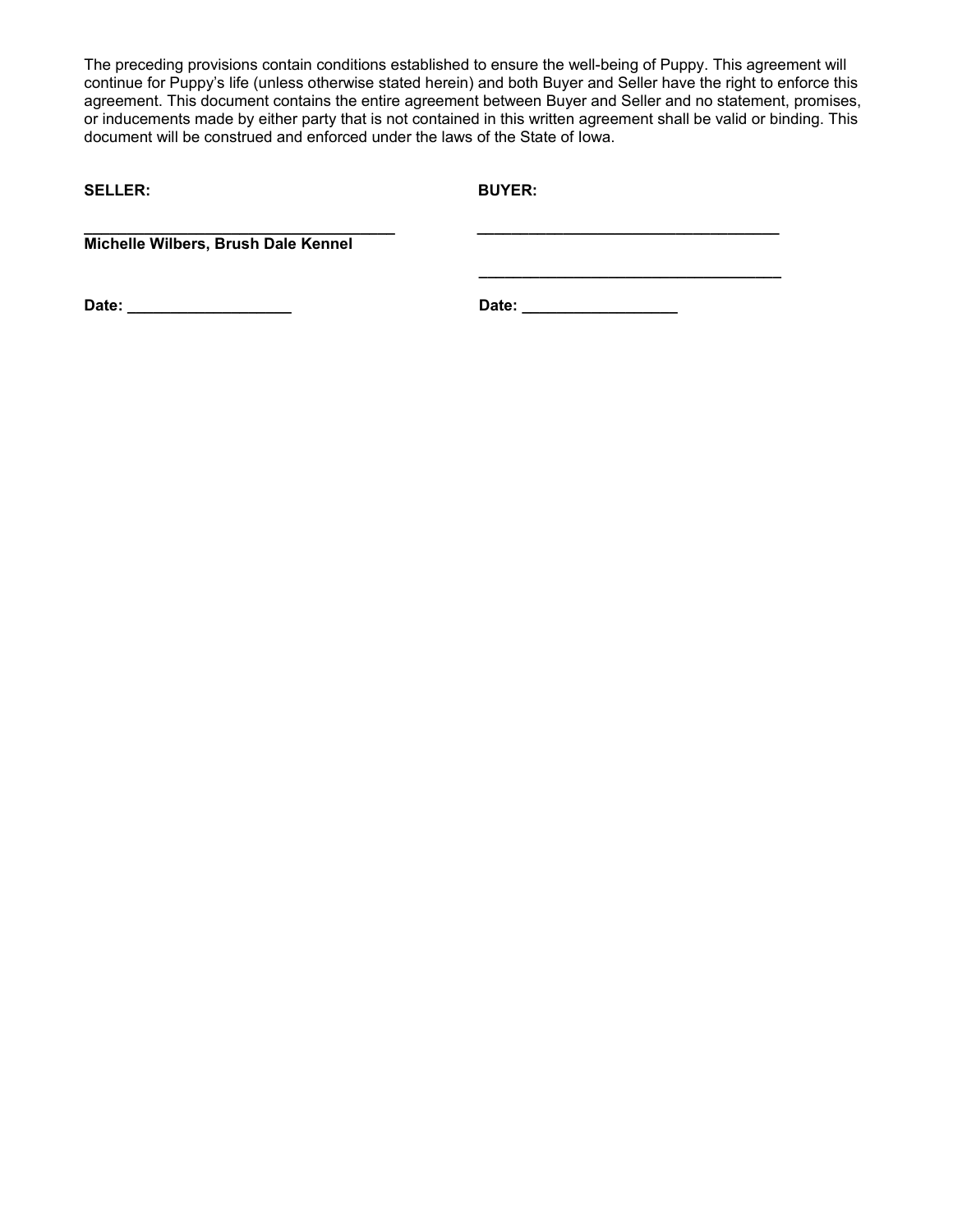\_\_\_\_\_\_\_\_\_\_\_\_\_\_\_\_\_\_\_\_\_\_\_\_\_\_\_\_\_\_\_\_\_\_\_\_\_\_\_\_\_\_\_\_\_\_\_\_\_\_\_\_\_\_\_\_\_\_\_\_\_\_\_\_\_\_\_\_\_\_\_\_\_\_\_\_\_\_

#### 14.11.2019/ EN FCI-Standard N° 102 **KLEINER MÜNSTERLÄNDER**

TRANSLATION: Elke Peper. Revised by Ken Bremer / Official language (DE). COUNTRY OF ORIGIN: Germany. DATE OF PUBLICATION OF THE OFFICIAL VALID STANDARD: 04/09/2019. UTILIZATION: Versatile working gundog. FCI-CLASSIFICATION: Group 7 Pointing Dogs. Section 1.2 Continental Pointing Dogs. Spaniel Type. With Working Trial.

A BRIEF HISTORICAL SUMMARY: The breeding of the Kleiner Münsterländer in the north German Münsterland has been documented since around 1870. The blood of hundreds of years of old flushing and pointing dogs flowed in the Kleiner Münsterländer. In 1912, the "Association for Kleine Münsterländer Poining Dogs (Heidewachtelhunde)" was founded in the parent country Germany to preserve and promote these dogs as an independent hunting breed. Hunters were to be provided with a medium-sized, passionate, intelligent and affectionate, fully versatile hunting dog in the field, forest and water. In 1921, Dr. Dr. Friedrich Jungklaus created the first breed standard, which has been regularly enhanced since then. Today, the Kleiner Münsterländer is a versatile hunting dog that is very popular with hunters worldwide because of its performance capabilities.

GENERAL APPEARANCE: Strong and harmonious build of medium size, showing balanced proportions with a lot of quality and elegance. Distinguished head. In upright posture the dog displays flowing outlines with horizontally carried tail. Its front legs are well feathered, the hind legs with breeches, the tail has a distinct flag.

Its glossy coat should be straight or slightly wavy, dense and not too long. Its movement is harmonious and far reaching. The overall appearance of the breed must always show its utility as a hunting dog.

## IMPORTANT PROPORTIONS:

The length of the body, measured from the prosternum to the point of the buttock, should exceed the height at the withers. The goal is a ratio 1 to 1.1.

The length of the skull from the occiput to the stop is equal to the length of the muzzle from the stop to the nose.

BEHAVIOUR / TEMPERAMENT: The Kleiner Münsterländer is intelligent and capable of learning, full of temperament but even, with steady character; its attitude towards people is alert and friendly (suitable for family life), with good social behaviour and keeps close contact with his master (team spirit); with passionate, persevering predatory instinct, versatile hunting aptitudes and strong nerves and keenness for game.

The dog must have the natural abilities required to hunt in close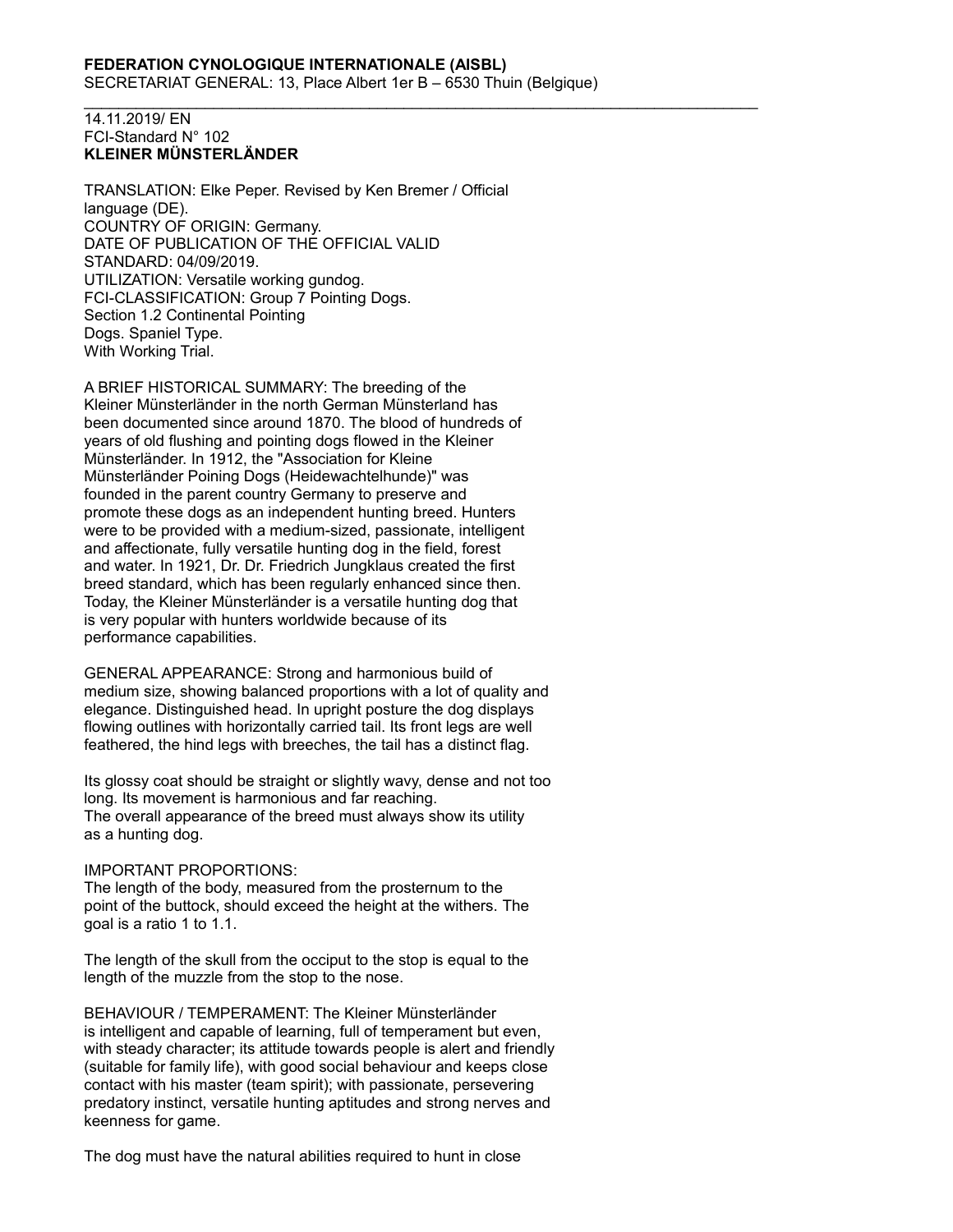cooperation with its handler in the field, forest and water (versability), and to retrieve game to the hunter.

HEAD: The expression of the head is part of the type.

CRANIAL REGION: Skull: Distinguished, lean, flat to slightly arched. Stop: Only slightly pronounced but distinctly recognizable.

FACIAL REGION:

Nose: Whole coloured brown. Muzzle: Powerful, long, straight. Lips: Short, tight closing, well pigmented – whole coloured brown. Jaws / teeth: Large white teeth. Powerful jaws with regular and complete scissor bite with the upper teeth closely overlapping the lower teeth and set square to the jaws. 42 teeth according to the dentition formula.

Cheeks: Strong, well-muscled.

EYES: Of medium size, neither protruding nor deep set. As dark brown as possible. Eyelids tight fitting to the eyeballs, covering the haws.

EARS: Broad, set on high, lying close to the head, tapering towards the tips, ear leather should not reach beyond the corner of the mouth.

NECK: Its length in balance with the general appearance; gradually widening towards the body. Napeline slightly arched, very muscular. Tight fitting throat skin.

BODY:

Topline: Slightly sloping in a straight line.

Withers: Pronounced.

Back: Firm, well-muscled. The spinal processes should be covered by the musculature.

Loins: Short, broad, muscular.

Croup: Long and broad, not short slanting, only slightly sloping

towards the tail; well-muscled. Broad pelvis.

Chest: Rather deep than broad, breastbone reaching as far backwards as possible. Ribs well arched.

Underline and belly: Slight tuck-up towards the rear in an elegant curve; lean.

TAIL: Set on high, with long flag following the topline, strong at the base, then tapering. Of medium length. Carried downwards in repose, horizontally and not too high above the level of the topline with a slight sweep when in action. In the lower third it may be curved slightly upwards.

# LIMBS:

FOREQUARTERS:

General appearance: Viewed from the front straight and rather parallel, viewed from the side legs set well under the body. The distance from the ground to the elbows should be approximately equal to the distance from the elbows to the withers. Shoulders: Shoulder blades lying close to the body, strongly muscled. Shoulder and upper arm forming a good angle of approximately 110°.

Upper arm: As long as possible, well-muscled.

Elbows: Close to the body, neither turning in nor out. The upper arm forming a good angle with the forearm.

Forearm: Strong bones, perpendicular to the ground.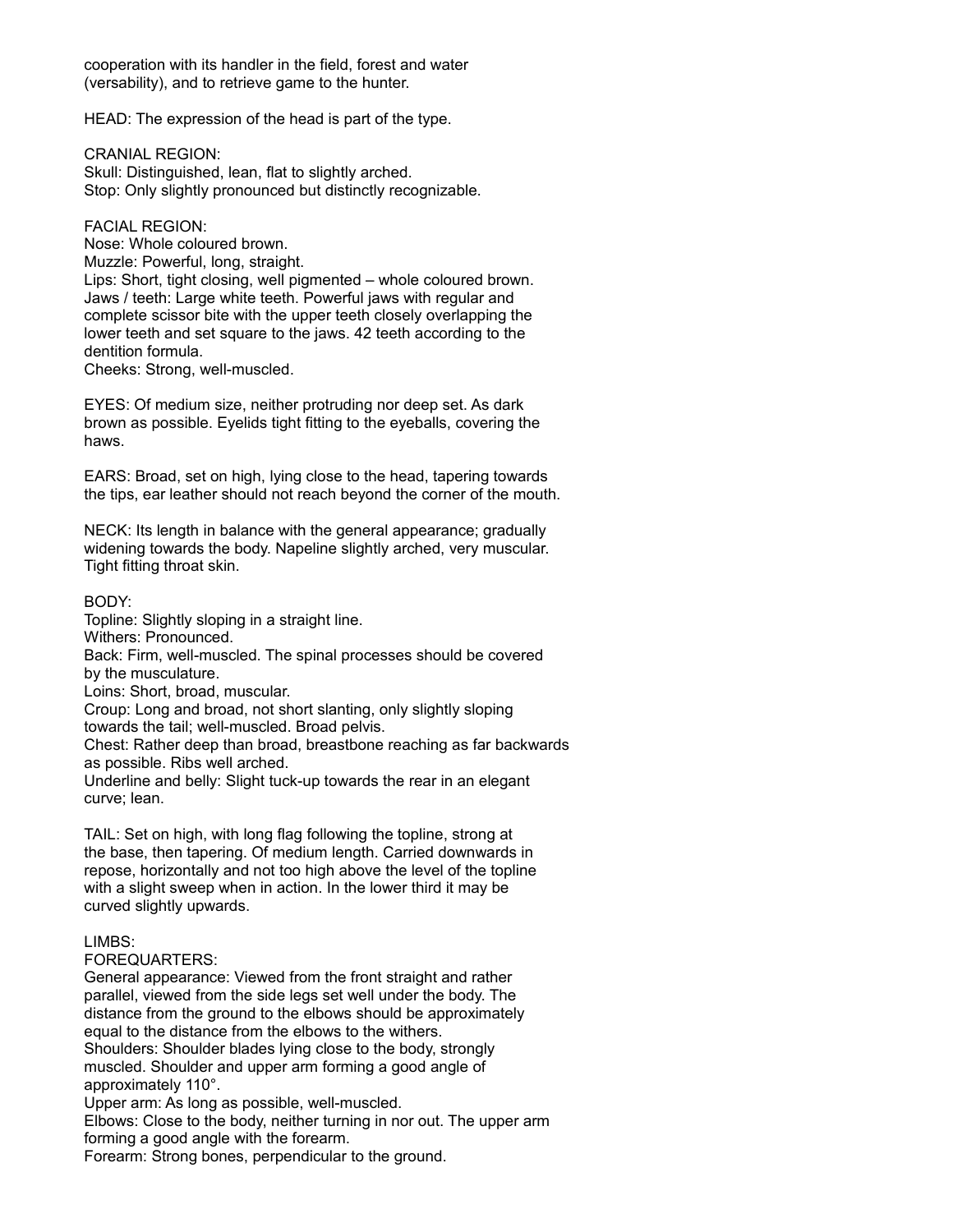Carpal joint: Strong. Pasterns: Very slightly sloping. Front feet: Round and arched with well-knit toes and sufficiently thick, tough, robust pads. Not too heavy coat. Parallel in stance or in movement, neither turning in nor out.

## HINDQUARTERS:

General appearance: Viewed from the rear straight and parallel. Correct angulation in stifles and hocks. Strong bones. Upper thigh: Long, broad, muscular; forming a good angle with the pelvis. Stifle: Strong, upper and lower thigh forming a good angle. Lower thigh: Long, muscular and sinewy. Hock joint: Strong. Metatarsus: Short, perpendicular to the ground. Hind feet: Round and arched with well-knit toes and sufficiently thick, tough, robust pads; not too heavy coat. Parallel in stance or in movement, neither turning in nor out.

GAIT / MOVEMENT: Ground covering, with good drive and appropriate reach, straight forward and parallel coming and going, with well upstanding posture. Pacing gait is undesirable.

SKIN: Tight fitting, without folds.

### COAT:

Hair: Dense, of medium length, not or only slightly wavy, close lying, water-repellent. The outlines of the body may not be hidden by too long coat. By its density it should provide as good a protection against weather, unfavourable terrain conditions and injuries as possible. Short smooth coat on the ears is faulty. Forelegs feathered, hindlegs with breeching down to the hocks, tail with a long flag and white tip, abundant coat on the fore chest is undesirable.

Colour: Brown-white or brown roan with brown patches, brown mantle or brown ticking; blaze permitted. Tan coloured markings on the muzzle, the eyes and around the anus, and on the ears, tail and legs are permissible ("Jungklaus markings").

SIZE:

Height at withers: Dogs: 54 cm. Bitches: 52 cm. A deviation of +/- 2 cm is within the standard.

FAULTS: Any departure of the foregoing points must be considered a fault and the seriousness with which the fault should be regarded should be in exact proportion to its degree and its effect upon the health and welfare of the dog.

#### SEVERE FAULTS:

- Clumsy, big-boned conformation.
- Serious deviations from the correct proportions of body, neck and height and withers.
- More than 50 % of the nose flesh-coloured or spotted.
- Pointed muzzle. Dished nose bridge.
- Eyes too light. Light yellow hawk eyes.
- Serious lack of depth of chest or too flat sided brisket. Barrel shaped brisket.
- Elbows heavily turning out or in.
- Steep pasterns.
- Strongly cow hocked or barrel legged, in stance as well as in movement.